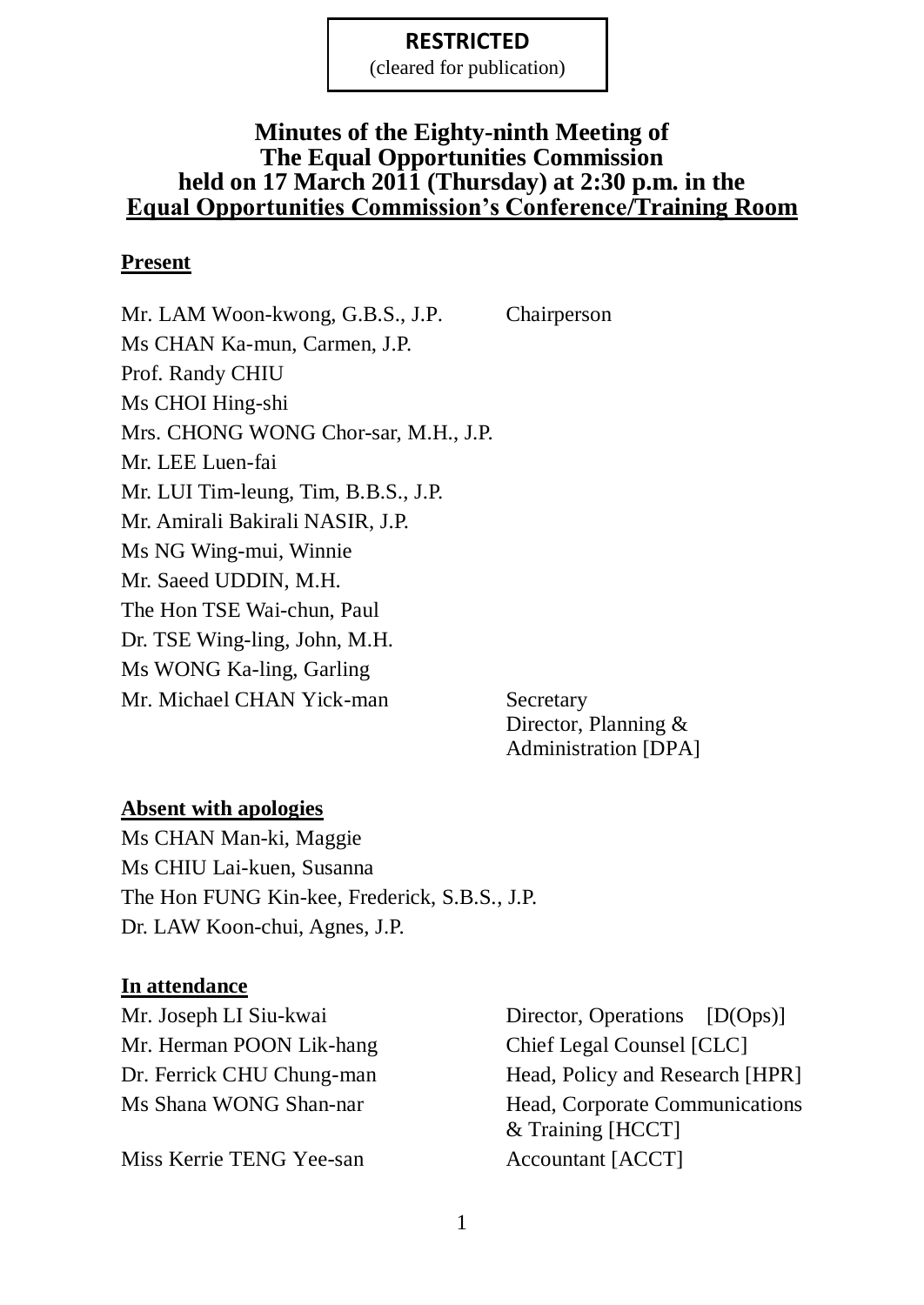(cleared for publication)

Miss Gloria YU Wai-ling Senior Equal Opportunities Officer, Administration & Personnel [SAP]

#### **I. Introduction**

1. The Chairperson (C/EOC) welcomed all Commission Members (Members) to the 89<sup>th</sup> Meeting. Apologies for absence were received from Ms CHAN Man-ki, Maggie, Ms CHIU Lai-kuen, Susanna, The Hon FUNG Kin-kee, Frederick, S.B.S., J.P. and Dr. LAW Koon-chui, Agnes, J.P. due to clash of meetings/out of town/other business engagements.

2. C/EOC said that a press briefing would be held after the meeting in the normal way.

# **II. Confirmation of Minutes** (Agenda Item No. 1)

3. The Minutes of the  $88<sup>th</sup>$  Meeting held on 16 December 2010 issued to Members on 12 January 2011 were confirmed without amendment.

**III. Matters Arising** (Agenda Item No. 2)

# **Progress on the Follow-up Actions of the Report on Formal Investigation on Accessibility in Certain Publicly Accessible Premises**

4. D(Ops) reported that the EOC office had obtained from 8 government departments' progress on their improvement works in respect of deficiencies identified in the Report on Formal Investigation on Accessibility (FI Report). He said that the programmes were in general progressing well with particularly good progress noted in the Department of Health, the Government Property Agency, the Hongkong Post and the Housing Department.

*(Mr. A B NASIR and The Hon Paul TSE joined the meeting respectively at this juncture.)*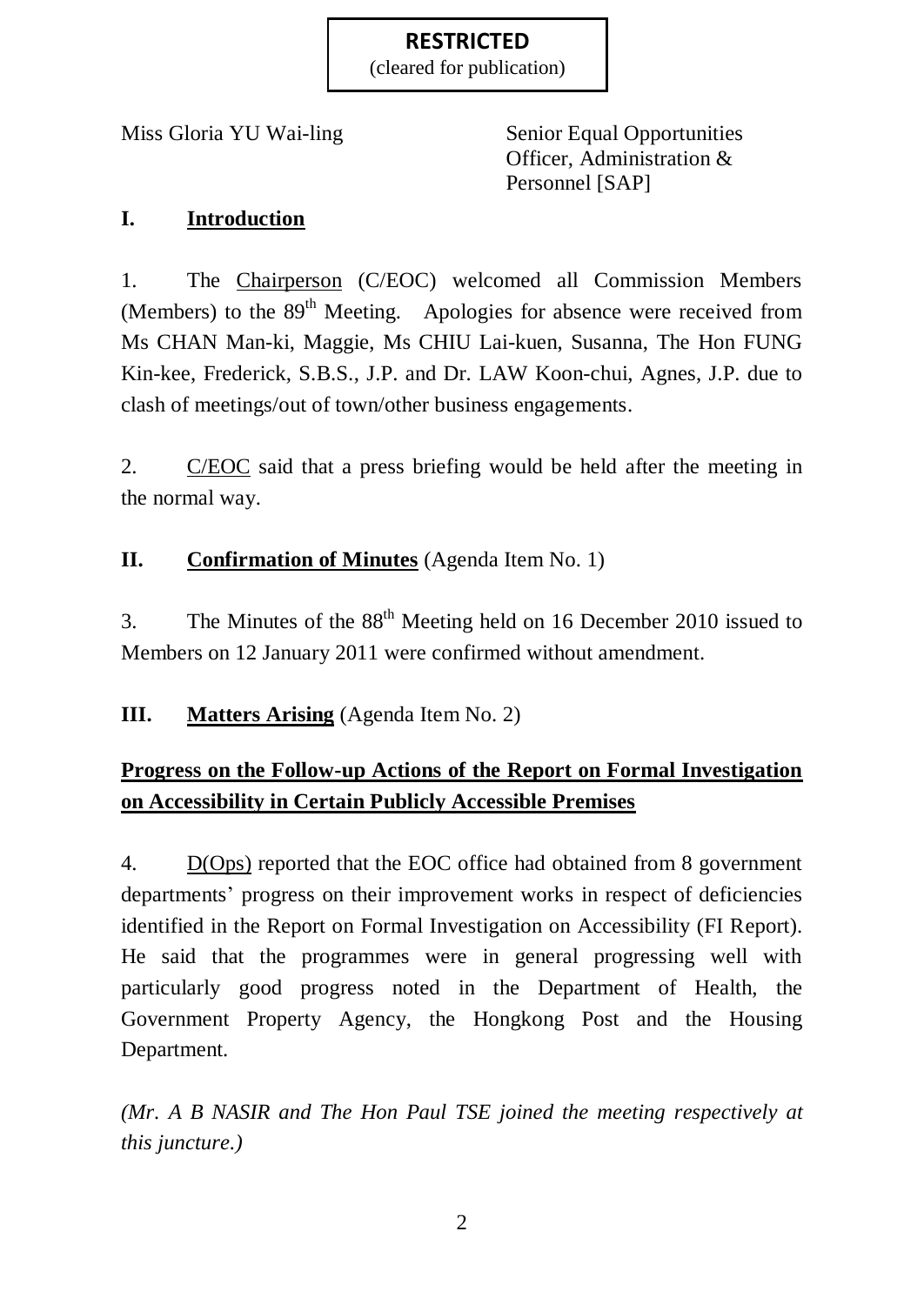(cleared for publication)

5. Members noted that although some of the target completion dates of certain improvement works had been longer than those announced by the Government earlier, the majority of the improvement works had been progressing as planned and targeted to be completed by June 2012. For government departments which had not made much progress yet, such as the Leisure and Cultural Services Department and the Food and Environmental Hygiene Department, the EOC office would continue to urge for their early actions and the provision of detailed improvement timetables. As for the LINK, the EOC office had regular contacts with its facilities management staff on the progress of improvement. The next liaison meeting with its management was scheduled for 28 March 2011.

6. C/EOC said that it was a major breakthrough that both the Government and the LINK had announced concrete timetables and budgeted provisions for improvements in overall accessibility following the EOC's release of the FI Report. It was hoped that the improvement would facilitate the free movements for hundreds of thousands of people with disability and elderly people. The EOC would continue to monitor closely the implementation of the LINK's and the Government's improvement plans and promote the concept of accessibility for all.

# **Progress on Revision of the Code of Practice on Employment under the Disability Discrimination Ordinance**

7. DPA said that following Members' endorsement in December 2010, the revised Code of Practice on Employment under the Disability Discrimination Ordinance (the Code) was sent to the Labour and Welfare Bureau (LWB) for taking this subject forward. The LWB had sought the views of the Department of Justice (DoJ) and made some textual refinements on the revised Code and the great majority of their suggestions were incorporated accordingly into the amended Code. The amended version of the Code would shortly be returned to the LWB for submission to the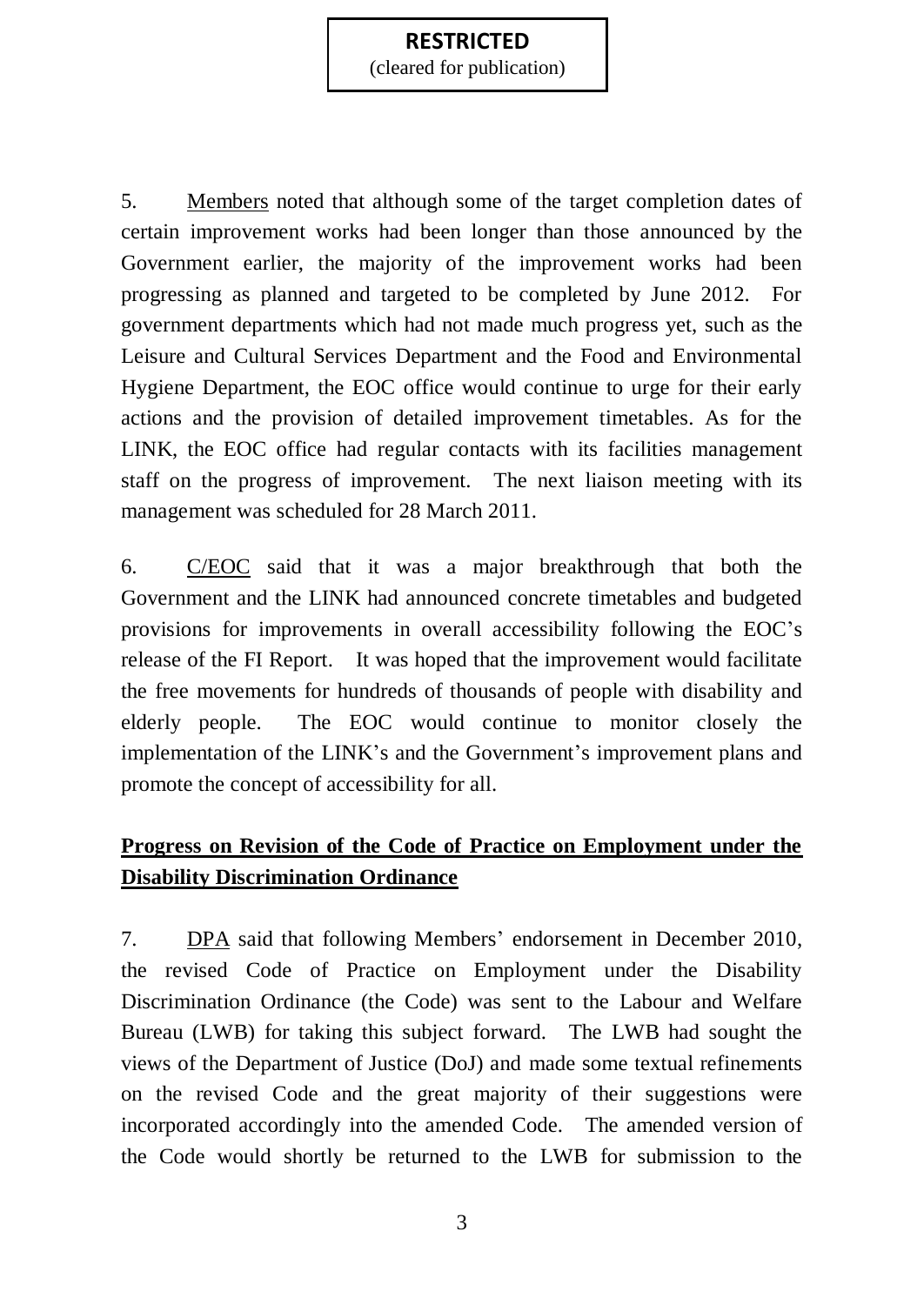(cleared for publication)

Legislative Council (LegCo) for negative vetting. Subject to LegCo's decision, it was hoped that the revised Code could be ready for public use in mid- 2011.

*(Ms Winnie NG joined the meeting at this juncture.)*

# **IV. New Agenda Items**

*(Dr. John TSE left the meeting at this juncture.)*

# **Proposal to set up an Equal Opportunities Tribunal**

(EOC Paper No. 3/2011; Agenda Item No. 4)

8. EOC Paper No. 3/2011 reported the progress of the stakeholder consultation exercise on EOC's proposal to establish an Equal Opportunities Tribunal (EOT).

9. C/EOC said that stakeholders consulted generally welcomed the overall objective of making the adjudication system more user-friendly by reducing legal costs and time. There was general agreement that rules and procedures for claims under discrimination legislation should be simplified.

10. C/EOC highlighted the major views collected as detailed in the paper. Members noted that there was a view that simplification of rules could be done within the current District Court system, as this might involve the least degree of change and thus more cost effective. However, this was balanced by the view that a new specialized tribunal would provide better focus and a shift in attitude so as to lead to actual changes. Other major views related to whether legal representation should be permitted and whether the EOT should have power to transfer cases to the EOC for investigation and conciliation first before the case was handled by the EOT. Although some stakeholders had yet to provide their views in written form, their views provided verbally had been included in the paper.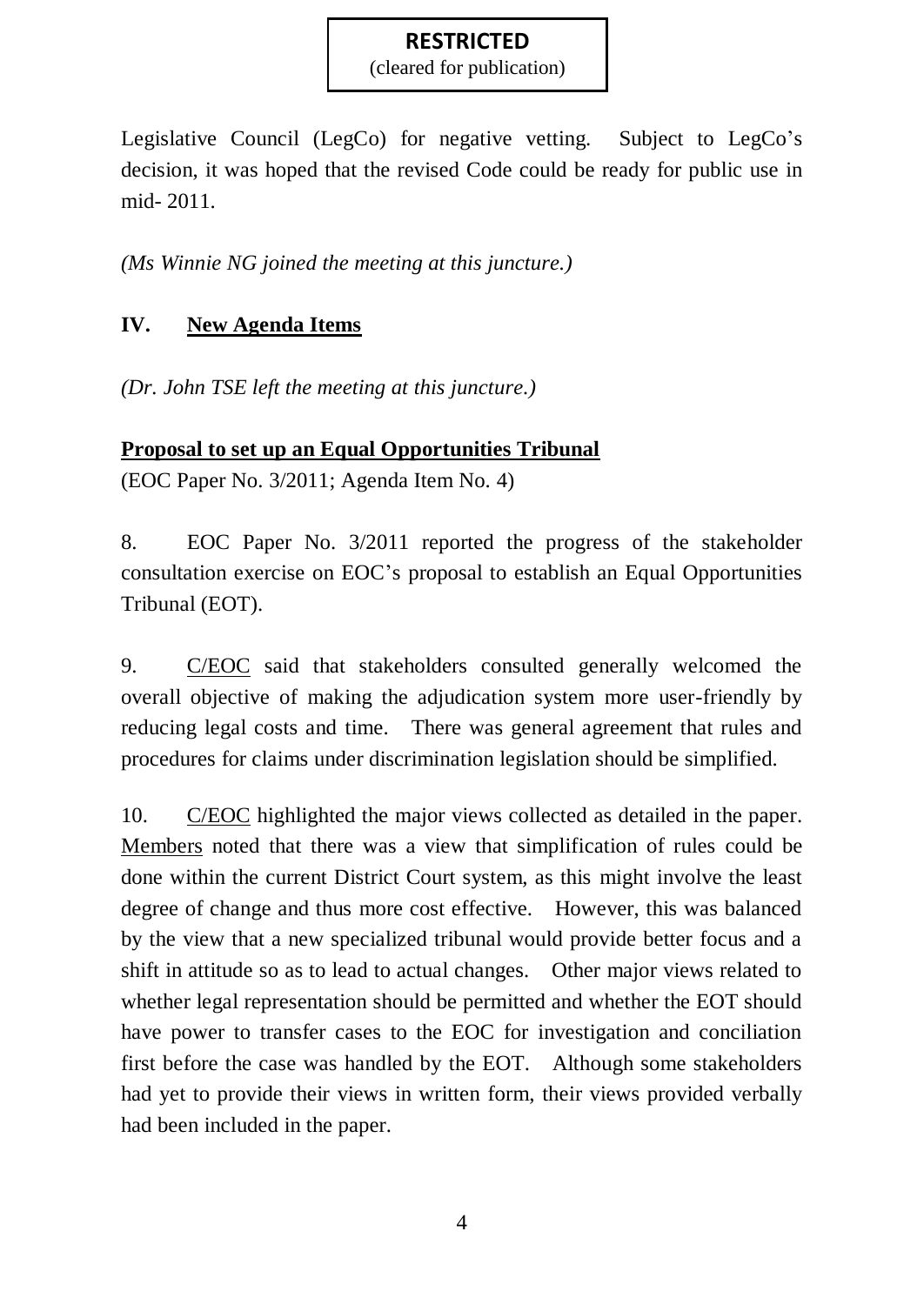(cleared for publication)

11. Members agreed that the 2009 proposal be refined as necessary in the light of the consultation and be forwarded to the Government together with a report of the exercise, with a view to secure the Government's policy support now, followed by the legislative process in due course.

# **Full Findings and Follow-up Actions of the Customer Satisfaction Survey on EOC's Complaints Handling Mechanism**

(EOC Paper No. 4/2011; Agenda Item No. 5)

12. D(Ops) briefed Members the key findings of the 2010 Customer Satisfaction Survey (Survey), including an analysis on individual aspects of service, service implication of findings, and improvement measures, as detailed in EOC Paper No. 4/2011. He added that copies of the full report on the Survey were available at the Secretariat for Members' reference. Electronic copies of the full report could be forwarded to Members if required.

13. Members noted the Operations Division would strive to achieve better performance in all areas of improvement identified. Case officers and supervisors would exert tighter control over case management, in particular the handling time. Allowance for time extension to respond would only be given to genuine requests. Where appropriate, parties to dispute would be encouraged to participate in early conciliation before undergoing full investigation. Fast-track handling would be attempted where situations warranted. Members also noted that the Efficiency Unit had conducted an initial study on EOC's complaint handling system. It was expected that recommendations on improving case time management would be offered to the EOC. Members would be updated on the matter in due course.

14. At Prof. Randy CHIU's request, electronic/hard copies of the full survey report would be circulated to Members for detailed study after the meeting. In response to Mr LEE Luen-fai's question, C/EOC said that the purpose of the survey was for internal monitoring of service. Members were welcome to provide further views and recommendations after reading the full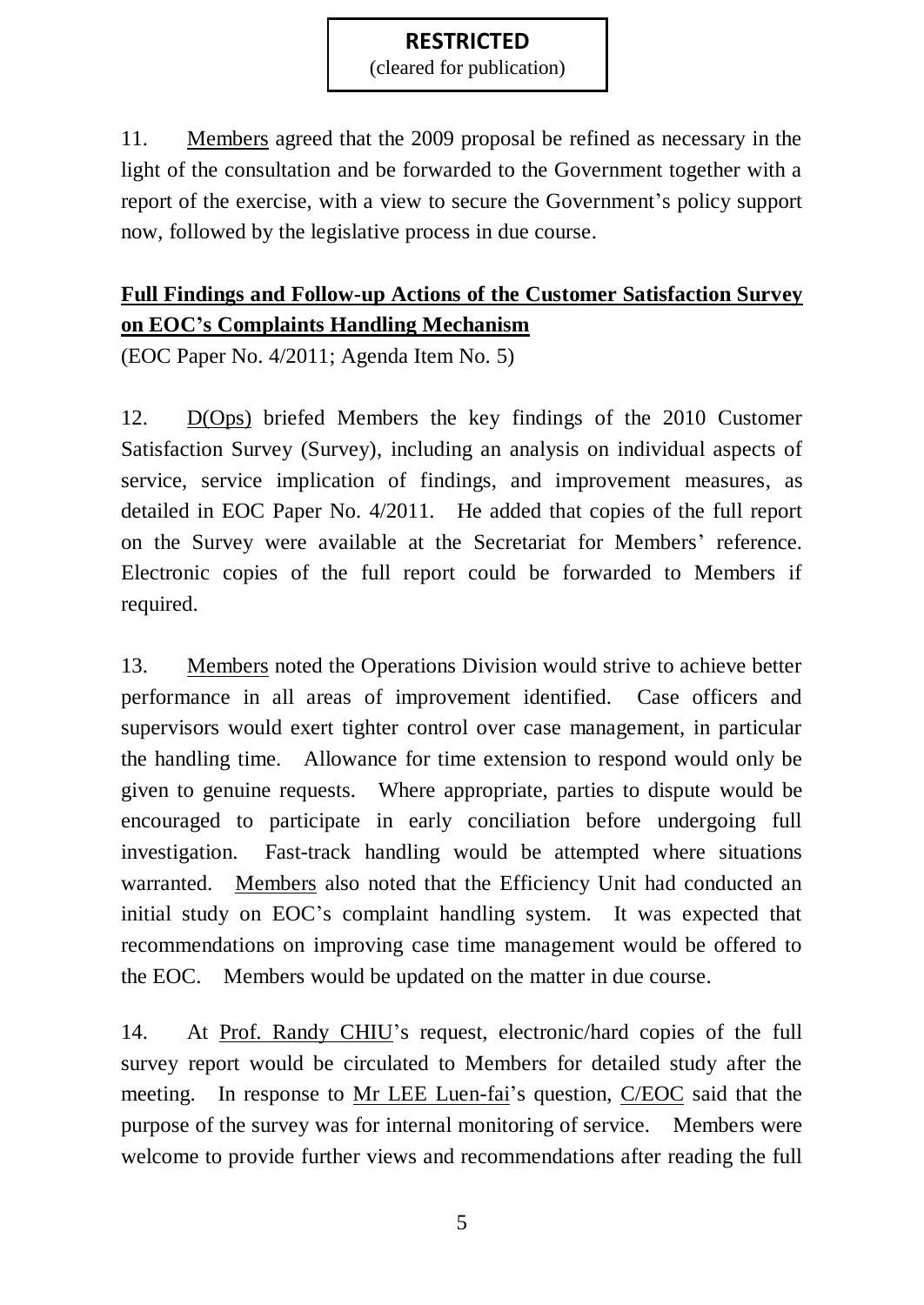(cleared for publication)

survey report.

*(Prof. Randy CHIU left the meeting at this juncture.)*

### **TV Docu Drama 2013**

(EOC Paper No. 5/2011; Agenda Item No. 6)

15. EOC Paper No. 5/2011 sought Members' approval on the production of a new series of TV Docu-drama, "A Mission for Equal Opportunities" in 2012/13. HCCT explained that the EOC and the RTHK had jointly produced seven series of educational TV docu-drama on equal opportunities since 1998. Each docu-drama series ranged from 6 to 9 half-hour episodes comprising different stories based on real-life cases. The last 4 docu-drama series were also developed into educational modules composed of DVD packages and information booklets. These educational modules were distributed to teachers, human resources practitioners and NGO workers for conducting training on equal opportunities.

16. The Docu-drama 2012/13 being planned was expected to be broadcast in 2013 and preparation work would start in 2012. Same as previous arrangements, EOC officers would man a hotline to receive public enquiries after the broadcast of each episode to gauge public response to the series. Owing to the fact that all TV programmes were enhanced to hi-definition production and to other cost increases, the production cost for the new series would be increased to \$300,000 per episode. The budget for the production of six episodes, at \$1.8M, had been included in the Work Plan on Community Participation, Publicity and Training for 2011/12 and endorsed by the Community Participation & Publicity Committee (CPPC) at its  $50<sup>th</sup>$  Meeting. As the total cost of production exceeded \$1.3M, the EOC Board's approval was required.

17. In response to a question raised by The Hon Paul TSE, DPA said that partnership with the RTHK to produce the TV Docu-drama Series had been considered and approved by the Board in previous meetings. The Board's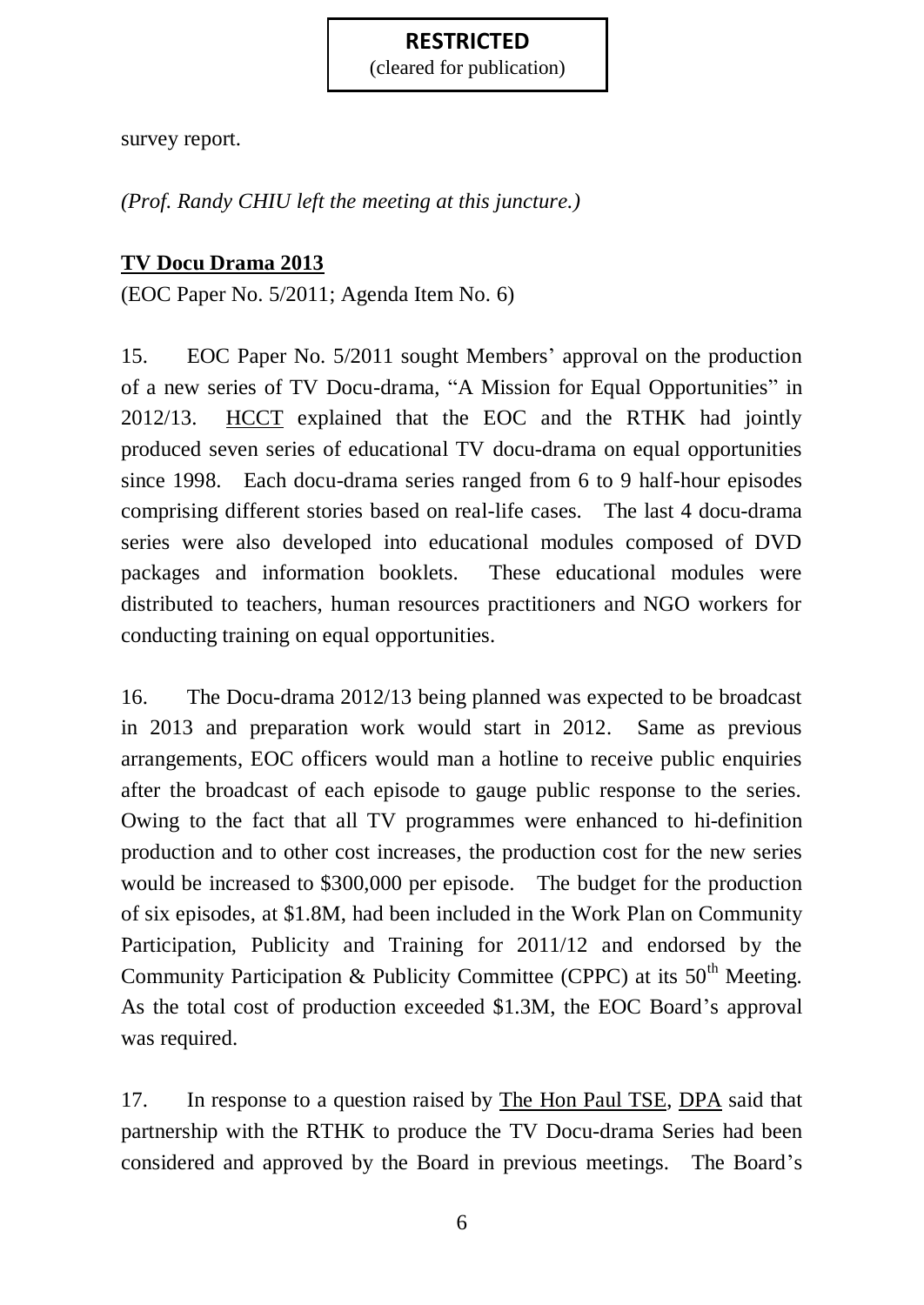(cleared for publication)

approval was now sought as the total production cost exceeded \$1.3M in the new series. Under EOC's normal procurement policies, the EOC would seek quotes to select an appropriate supplier for services or goods required, unless the required services or goods could only be provided by a sole supplier or there were other special circumstances.

18. Members approved the budget of \$1.8M for the new TV docu-drama series jointly produced by EOC and RTHK for 2012/13 as detailed in EOC Paper No. 5/2011.

*(The Hon Paul TSE left the meeting at this juncture.)*

# **Review of Work of the EOC in 2010**

(EOC Paper No. 6/2011; Agenda Item No. 7)

19. In response to a question raised by Ms Carmen CHAN related to the production of the Training Module for Children Attending Kindergartens and Child Care Centres (vide page 6 of Annex 2 to EOC Paper No. 6/2011), HCCT said that some improvements to the Training Module were necessary based on the suggestions of the kindergartens which participated in the pilot tests. The launching of the Module was hence deferred to August 2011.

20. Members noted EOC Paper No. 6/2011.

# **EOC's Thematic Work Plan for 2011/12**

(EOC Paper No. 7/2011; Agenda Item No. 8)

21. Members noted that a thematic and goal attainment approach had been adopted for the annual work plan and the major themes for 2011/12 were as follows:-

- I. Mainstreaming the culture of equal opportunities in Hong Kong
- II. Promoting understanding and addressing needs of persons with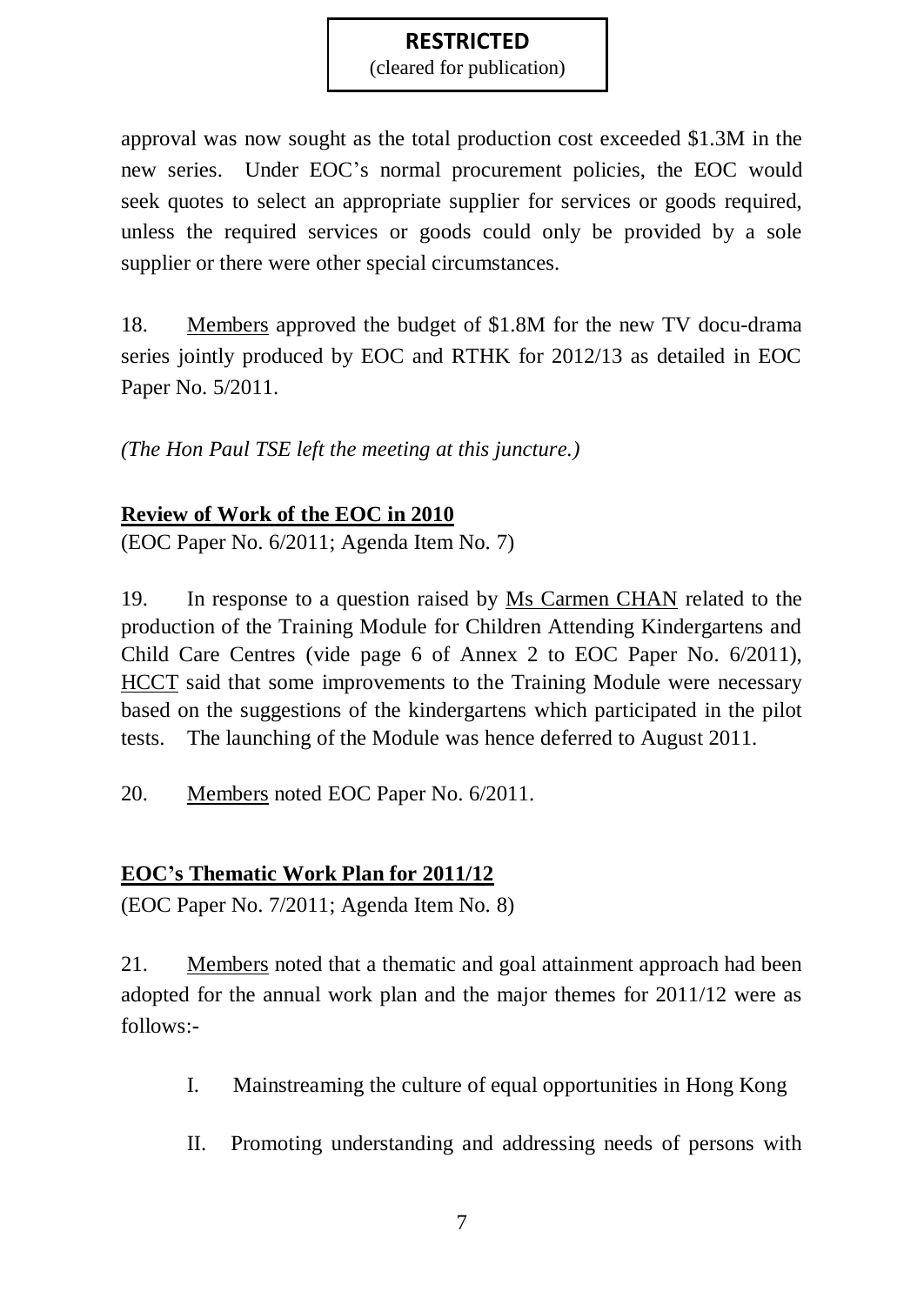(cleared for publication)

disabilities

- III. Strengthening awareness and achieving realization of gender equality
- IV. Enforcement and promoting understanding and compliance of the Race Discrimination Legislation
- V. Strengthening Organizational Capacity

22. Members were informed that the work plan as outlined in the Appendix to EOC Paper No. 7/2011 provided information on areas which the EOC would accord priority attention, in addition to other regular work.

23. Members noted EOC Paper No. 7/2011.

# **Reports of the Legal & Complaints Committee, Community Participation & Publicity Committee, Policy and Research Committee and Administration & Finance Committee**

(EOC Paper No. 8/2011; Agenda Item No. 9)

24. EOC Paper No. 8/2011 contained information on the work of the respective EOC Committees. ACCT went through with Members the Draft Annual Budget of the Commission for 2011/12 considered by the Administration and Finance Committee in its  $56<sup>th</sup>$  Meeting. Major items of the Draft Budget were detailed at Annex of Appendix 4 to the paper.

25. Members noted EOC Paper No. 8/2011.

# **V. Any Other Business**

26. There being no other business, the meeting was adjourned at 5:25pm.

# **VI. Date of Next Meeting**